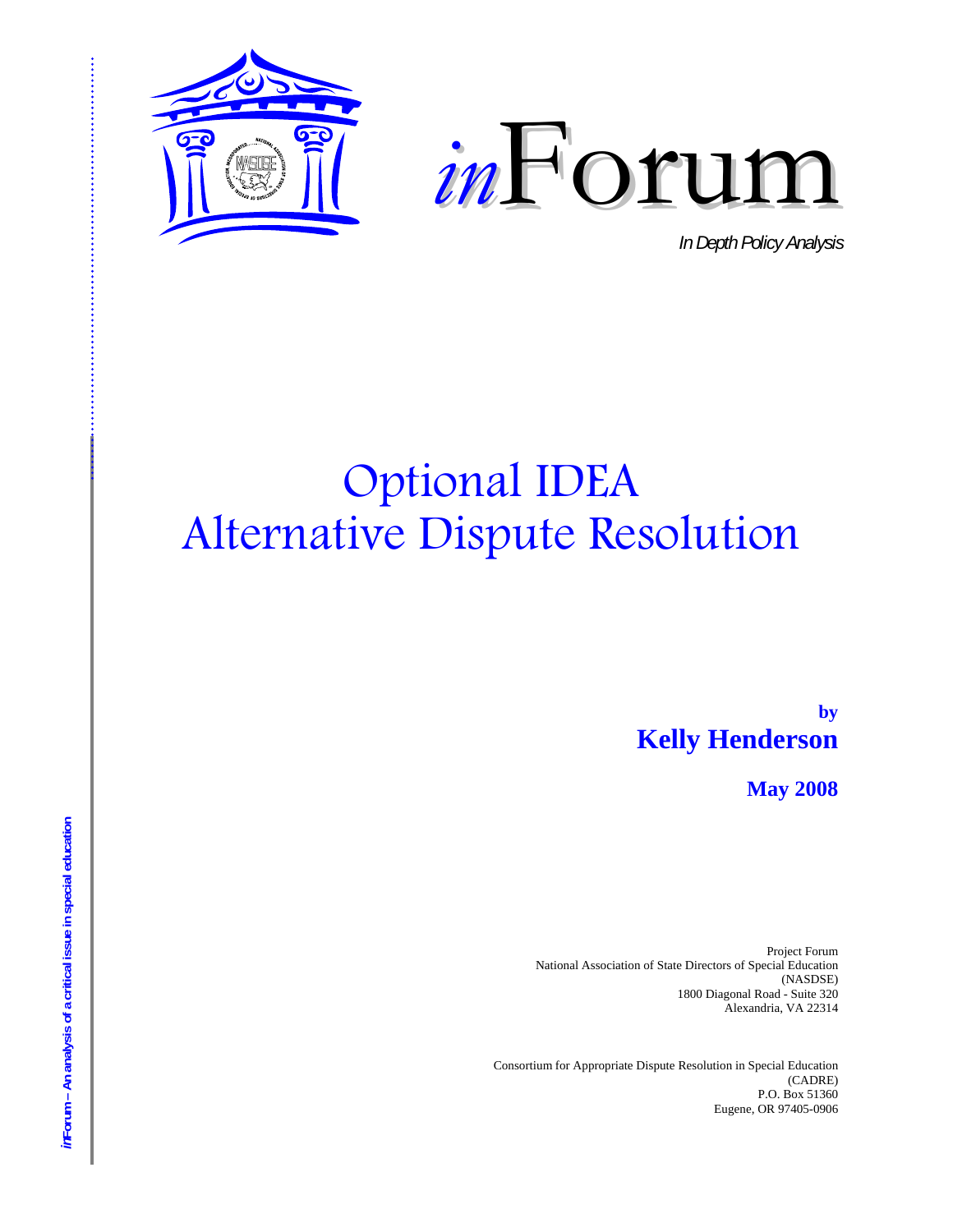Project Forum at National Association of State Directors of Special Education (NASDSE) is a cooperative agreement funded by the Office of Special Education Programs of the U.S. Department of Education. The project carries out a variety o f activities that provide information needed for program improvement and promote the utilizat ion of research data and other information for improving outcomes for students with disabilities. The project also provides technical assistance and information on emerging issues and convenes small work groups to gather expert input, obtain feedback and develop conceptual frameworks related to critical topics in special education.

The Consortium for Appropriate Dispute Resolution in Special Education (CADRE) at Direction Service, Inc., is funded by the Office of Special Education Programs at the US Department of Education to serve as the National Center on Dispute Resolution in Special Education. CADRE works to increase the nation's capacity to effectively resolve special education disputes, reducing the use of expensive adversarial processes. For more information about CADRE and special education dispute resolution visit:

**http://www.directionservice.org/cadre**

This report was supported by the U.S. Department of Education (Cooperative Agreements No. H326F050001 and H326D030001). However, the opinions expressed herein do not necessarily reflect the position of the U.S. Department of Education, and no official endorsement by the Department should be inferred. *Note: There are no copyright restrictions on this document; however, please credit the source and support of federal funds when copying all or part of this material.*



This document, along with many other Forum publications, can be downloaded from the Project Forum at NASDSE web address:

#### **http://www.projectforum.org**

To order a hard copy of this document or any other Forum publications, please contact Nancy Tucker at NASDSE, 1800 Diagonal Road, Suite 320, Alexandria, VA 22314 Ph: 703-519-3800 ext. 326 or Email: nancy.tucker@nasdse.org

This document is available in alternative formats. For details please contact Project Forum staff at 703.519.3800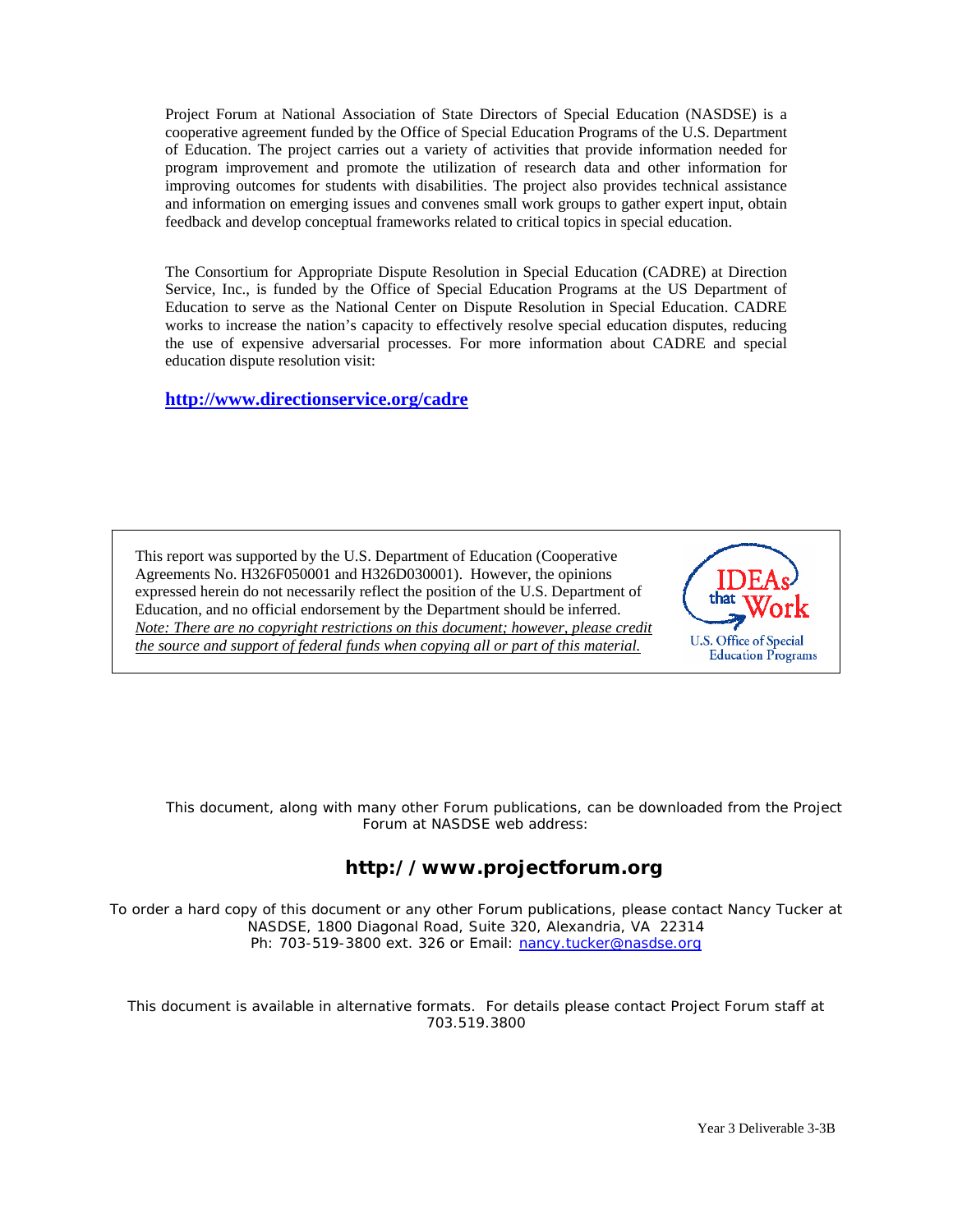#### **Table of Contents**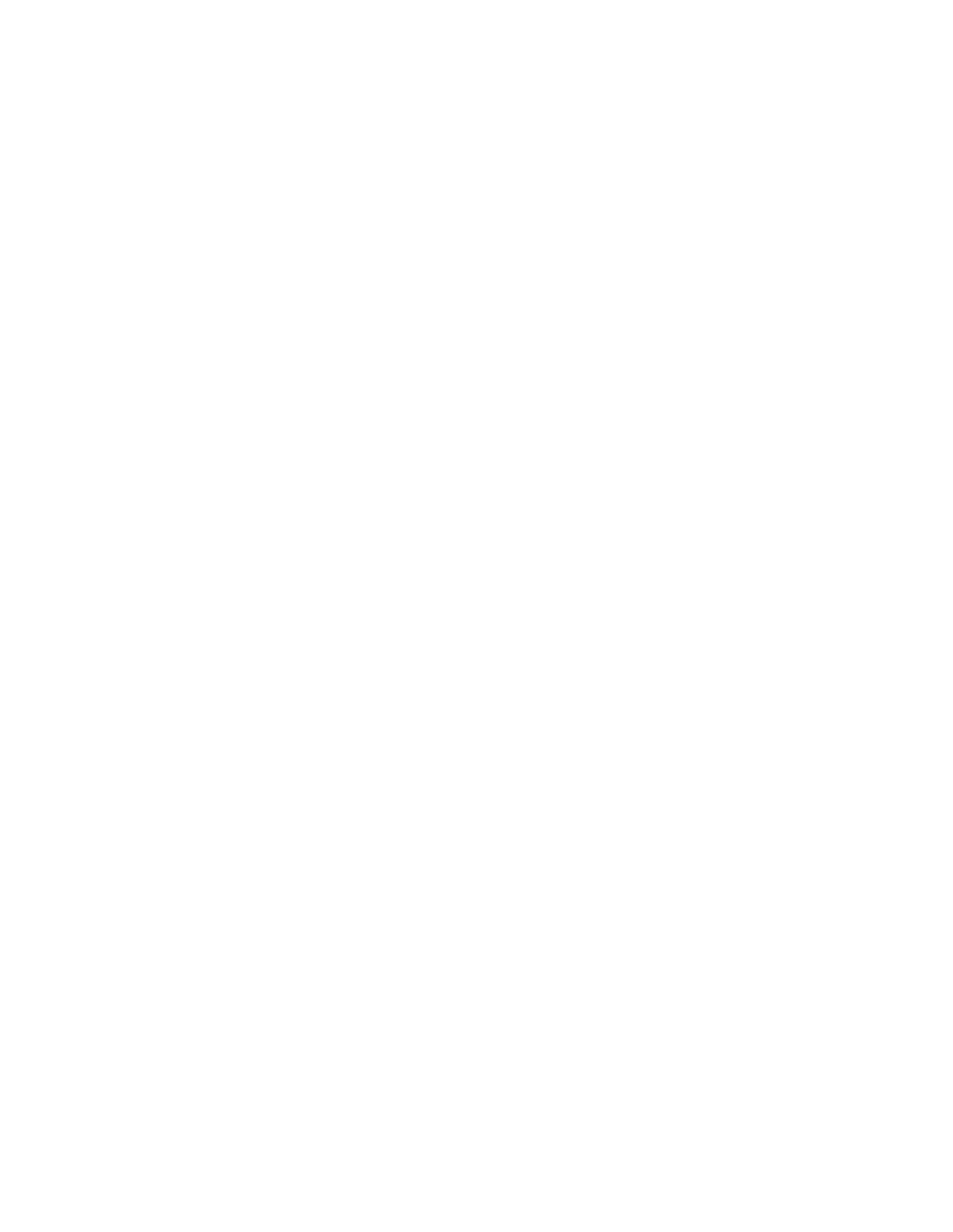### Optional IDEA Alternative Dispute Resolution

<span id="page-4-0"></span>Though the vast majority of interactions between parents and school personnel about students with disabilities are positive and productive, disagreements can arise. Disputes may range in intensity from minor miscommunications to significant conflicts that trigger the use of procedural safeguards available under federal law. The Individuals with Disabilities Education Act (IDEA) provides for several distinct dispute resolution processes including mediation, filing of a due process complaint, which may lead to a resolution meeting and/or an impartial due process hearing, and civil action [P.L. 108-446 §615(e)(i)]. IDEA regulations also specify procedures for filing a state written complaint against an education agency by an individual or organization [34 CFR §§300.151 through 300.153]. In addition to these dispute resolution processes required under IDEA, some states and localities voluntarily choose to adopt alternative mechanisms for resolving disagreements over the provision of special education services.

This report summarizes results from a national survey of states' use of non-IDEA required alternative dispute resolution (ADR) processes and findings of an in-depth case review of those processes in eight states. This document, a joint effort of Project Forum and the Consortium for Appropriate Dispute Resolution in Special Education (CADRE), was produced as part of Project Forum's cooperative agreement with the U.S. Department of Education Office of Special Education Programs (OSEP).

#### **METHODOLOGY**

Surveys were sent to special education units of education agencies in all states and nonstate jurisdictions (hereafter referred to as SEAs or states). The survey was developed in collaboration with CADRE and included questions about the use of alternative dispute resolution processes not specifically required under IDEA, the extent of use of the processes (e.g., if the process is used statewide or regionally, if it is in a planning or development stage, if it is being piloted) and other specific information about the available data regarding each of [1](#page-4-1)0 processes.<sup>1</sup> The 10 specific processes were defined as follows:

- Conflict resolution skills training for participants—Skills training that enhances the capacity to communicate, negotiate and prevent conflict from evolving and becoming problematic;
- Stakeholder management or oversight council—A representative body that advises administrators and ADR program managers on issues related to the state's dispute resolution system;
- Parent-to-parent assistance—Parents serve as a resource to other parents and school district personnel, especially for addressing emerging or active conflicts;

 $\overline{a}$ 

<span id="page-4-1"></span> $1$  More specific information on these and other dispute resolution options can be found at: www.directionservice.org/cadre/continuum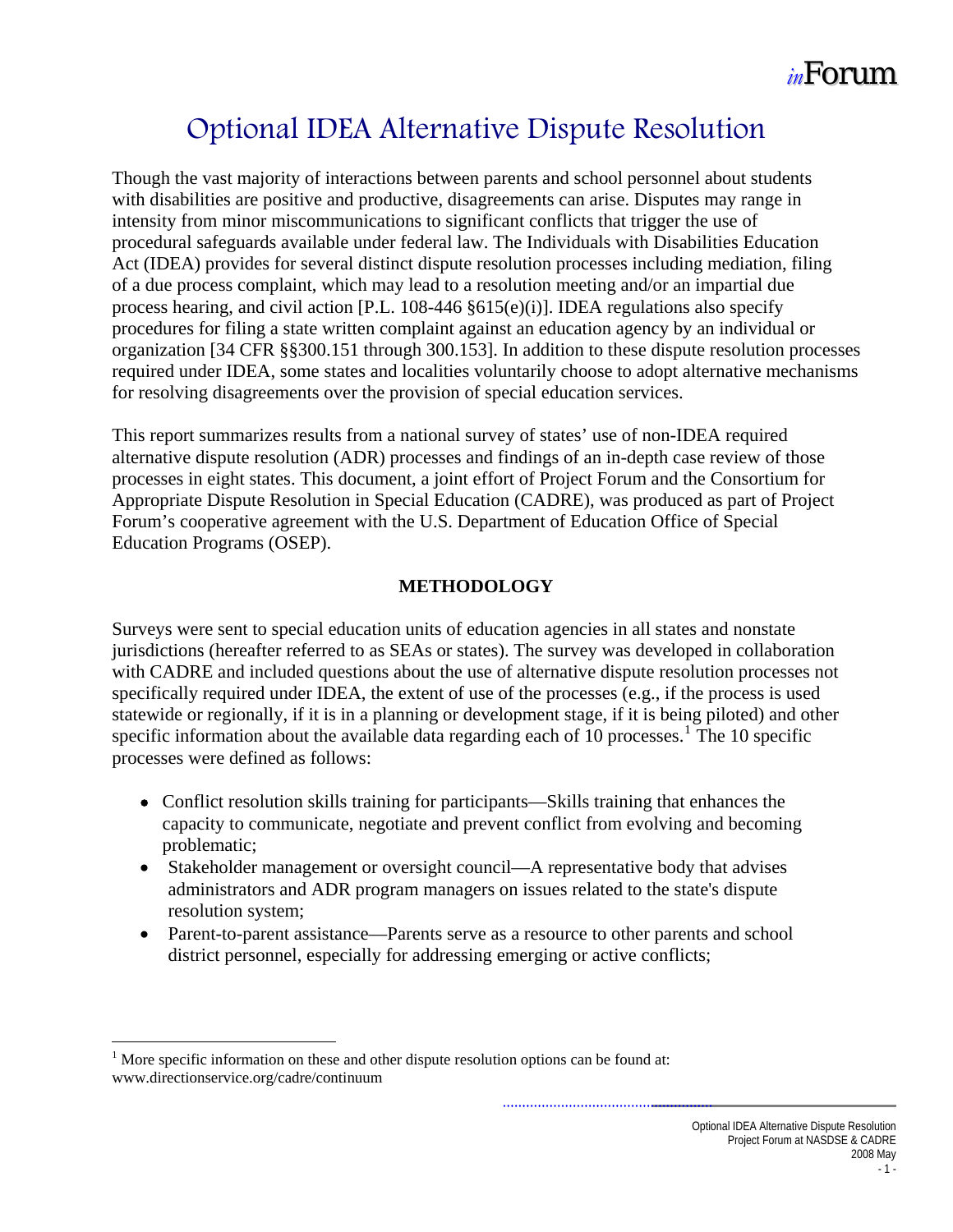- <span id="page-5-0"></span>• Dispute resolution case managers—Case managers facilitate understanding of special education law, clarify issues and facilitate problem solving among teachers, service providers and family members;
- Telephone intermediary—Quick response service for parents and schools when help is requested - provides an opportunity to help clarify the problem and identify informal ways of addressing any issues;
- IEP facilitation—IEP facilitators who are not part of the team are used when an adversarial climate exists or when a meeting is expected to be particularly complex or controversial;
- Non-IDEA mediation—Innovative mediation processes, different than those prescribed by IDEA, such as co-mediation, solution panels or shuttle mediation;
- Third-party opinion or consultation processes—Participants in a dispute work with legal and/or special education experts (not hearing officer) to learn more about the merits of the family and school positions. The experts may propose solutions and assist the parties to negotiate;
- Early complaint resolution—A less formal opportunity to resolve a written state complaint, seeking local resolution in lieu of an investigation and occurring within legally required timelines; and
- Resolution meeting facilitation—Similar to IEP facilitation, but utilized in the context of the resolution meeting process.

Forty-three states completed surveys. Interviews were conducted with state staff responsible for dispute resolution in eight states: *Connecticut, Iowa, Minnesota, North Dakota, Oregon, Pennsylvania, Virginia* and *Wisconsin*. In seven states, interviewees were SEA staff; in Pennsylvania at the recommendation of SEA staff, the director of the Pennsylvania Office for Dispute Resolution was interviewed about that state's ADR processes. Also, in Wisconsin, one additional interview was conducted with the director of a state-supported special education mediation center. The states selected for interviews had reported in the survey that they used a range of non-IDEA required dispute resolution processes and could report some data on their use of the processes. CADRE staff were also consulted prior to confirming selection of the states to be interviewed. Interviewees were asked about each ADR process individually and then asked to share their perspectives on factors that facilitate the use of processes and those factors that challenge their implementation and use of the processes. Data from surveys, interviews and relevant other documents, such as websites and state forms were analyzed to develop the presentation of the findings that follow.

#### **FINDINGS**

#### **Conflict Resolution Skills Training**

Nationwide, 19 SEAs responding to the survey indicated they use conflict resolution skills training, another five indicated that their state is in the planning or development stages of that process and another five reported that this process had been piloted or was used in some regions or localities. The nature of the trainings varied state to state. Some SEAs reported days-long,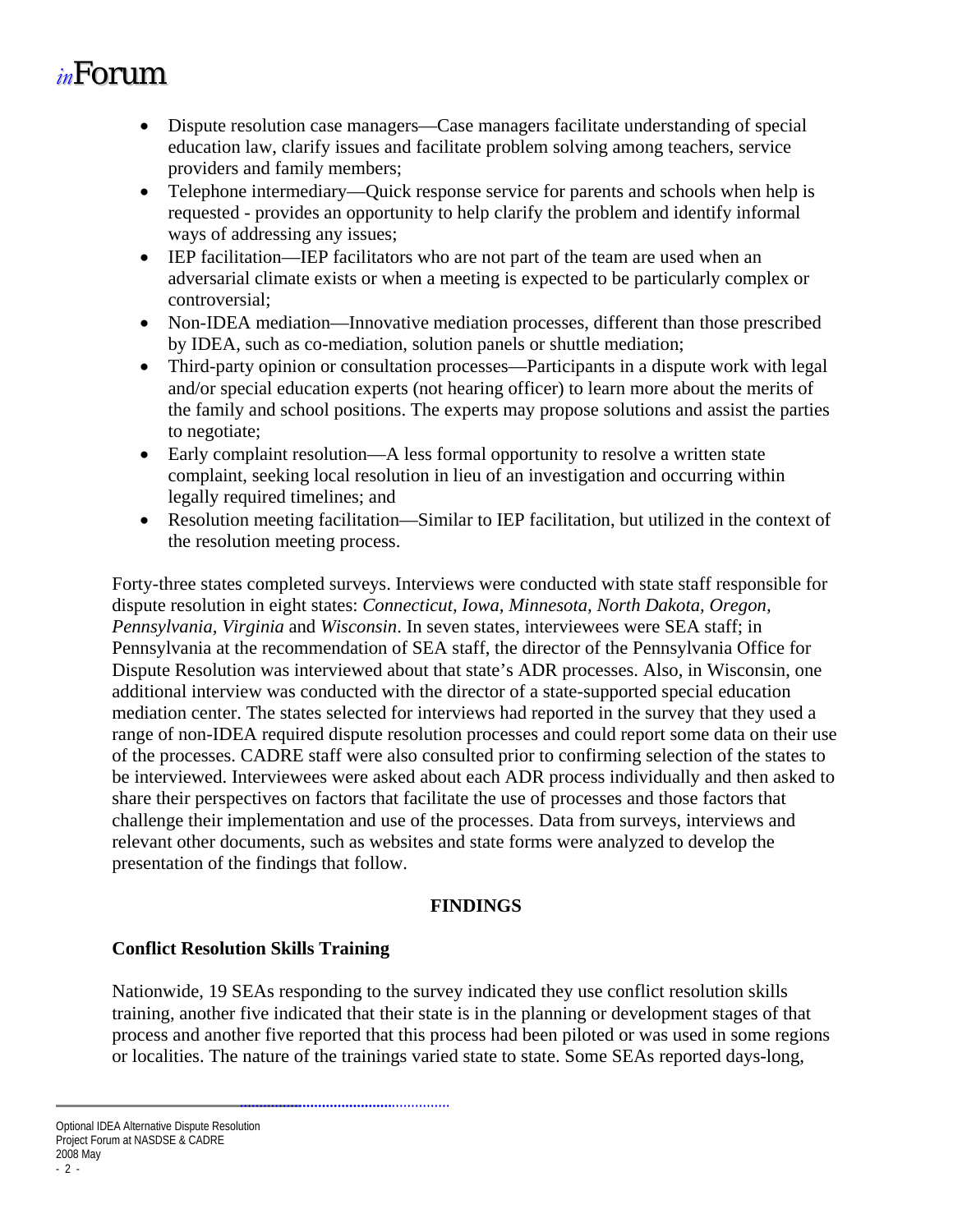

extensive and in-depth training opportunities designed for state mediators and IEP facilitators, while in other states more broad information sharing sessions were provided by state ADR personnel at state and regional conferences for parents or administrators.

#### *Intensive training for mediators and facilitators*

 Several states reported sending practitioners who conduct or oversee ADR processes to national or regional conferences and workshops designed to build specific skills. For example, mediators and IEP facilitators attended trainings conducted by regional resource centers (RRCs), the Learning Disabilities Association (LDA) and the U.S. Department of Education (ED) to learn about regulatory changes, as well as to build and refine specific dispute resolution communication skills. Some states reported bringing in nationally-recognized experts from CADRE to train practitioners. Expertise at regional or state dispute resolution centers not specific to special education was also tapped. An example is the University of North Dakota's Conflict Resolution Center in Grand Forks, which serves as a resource for the state special education ADR processes.

States often establish specific requirements for the professionals who serve as mediators and facilitators. The *Wisconsin* statute requires contracted mediators to attend a five-day training; in *Connecticut,* mediators meet with state ADR staff quarterly to receive updates on policies and procedures and to share and learn from each other's experiences. In most cases, these intensive trainings for practitioners who provide mediation and other ADR services are supported directly by state funds.

#### *Broad conflict resolution training for local participants*

 Many survey respondents and all states interviewed reported supporting some basic training about conflict resolution. Most often, information sharing about the available ADR processes was provided by state staff through existing conferences and meetings, particularly state or regional conferences of special education administrators and other school personnel and by parents, usually coordinated by the state parent training and information centers (PTIs). State ADR personnel also often reported the use of one-time workshops or conference sessions on broader conflict resolution topics such as building trust and improving parent-educator communication skills. Using another approach, one state reported requiring all special education administrators to participate annually in training on dispute resolution techniques.

In addition, many states reported making available skill-specific trainings. In *Iowa*, as part of the state-supported area education agency (AEA) resolution facilitator initiative, agencies are informed about training opportunities and are responsible for making logistical arrangements for training workshops on specific dispute resolution topics of their choosing. Local education agency (LEA) representatives and parents are invited, as well as representatives from other youth-serving agencies such as juvenile justice. Started in 1995, the AEA trainings initially were attended exclusively by special education personnel and parents, but since 2000 there has been a noted increase in participation by personnel who work with non-special education populations. Another example is a state-developed training for IEP managers in *Minnesota*. State staff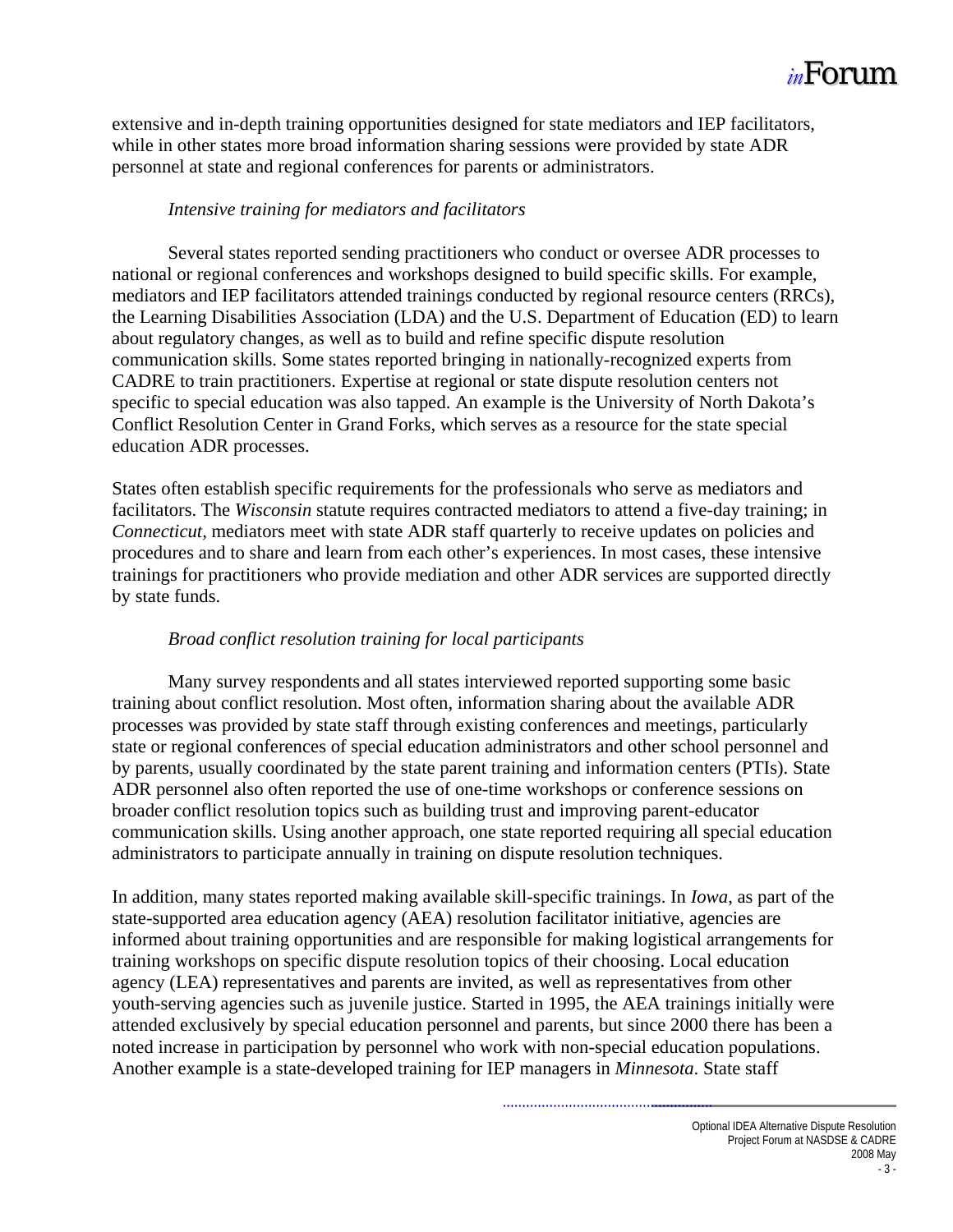<span id="page-7-0"></span>developed a four-module training package that utilizes a training-of-trainers model to teach school district IEP manager trainees topics ranging from IEP meeting basics to due process requirements of IDEA and Section 504 of the Rehabilitation Act. Nearly 900 stakeholders have participated in one of the 25 sessions to become trainers; more than 2,500 IEP managers have been trained as a result.

Other states use more strategic, targeted approaches to training. For example, *Oregon* provides training to the 10 LEAs reporting the highest incidence of due process hearings or state complaints. LEAs help identify the topics of most need and select a trainer from a list of four state-approved trainers; training may be delivered to large groups or at a more individualized level. In the years following training, those 10 LEAs rarely reappear on the list of those with the highest incidence of hearings or complaints.

#### **Stakeholder Management or Oversight Councils**

Twelve states indicated they use a management or oversight council and another five states reported they were in planning or development stages of implementing this process. It appears that in many cases where there is not a separate group to advise on dispute resolution, the state advisory panel required by IDEA plays a role in providing guidance to state ADR staff. State respondents noted that the advisory panel, or a subgroup of it, regularly reviews dispute resolution data, and that state dispute resolution staff regularly attend panel meetings. An example is *North Dakota's* IDEA Advisory Committee, which meets quarterly. Once a year, ADR staff meets with the Committee for a productive discussion about the available dispute resolution data. The Committee advises staff on issues as specific as plans for resolution session procedures and review of data evaluating the state's use of IEP facilitation. Similarly, in *Oregon,* the Dispute Resolution Committee, a subcommittee of the State Advisory Council, provides helpful input. Data on requests and complaints are shared with the subcommittee, which is composed of parents, a mediator, attorneys that represent parents and LEAs, a representative of the protection and advocacy organization and the head administrative law judge for hearings. This group meets five times a year to provide feedback and guidance. Other states report that their state advisory panel members regularly receive updates and copies of due process hearing decisions.

Separate, dedicated stakeholder groups or oversight councils operate in some states. When planning for initial implementation of IEP facilitation, *Wisconsin* convened a stakeholder group that advised on best practices. *Wisconsin* now utilizes a different stakeholder group that is responsible for establishing targets for the OSEP indicators<sup>[2](#page-7-1)</sup> and receives state mediation data updates. Two of the three partners that comprise the *Wisconsin* Special Education Mediation System (WSEMS) serve on the stakeholder group and staff report this provides good representation of ADR issues in the group. In *Iowa*, every third year a group of diverse stakeholders holds a facilitated discussion and makes recommendations to the state. A similarly

<sup>&</sup>lt;sup>2</sup> More information about the OSEP indicators can be found at <u>[www.rrfcnetwork.org](http://www.rrfcnetwork.org/)</u> (navigate on right side to "SPP/APR Guidance Materials" and "SPP/APR Calendar"). More resources specific to the dispute resolution indicators can be found on the CADRE web site at: http://www.directionservice.org/cadre/sppresources.cfm.

<span id="page-7-1"></span>Optional IDEA Alternative Dispute Resolution Project Forum at NASDSE & CADRE 2008 May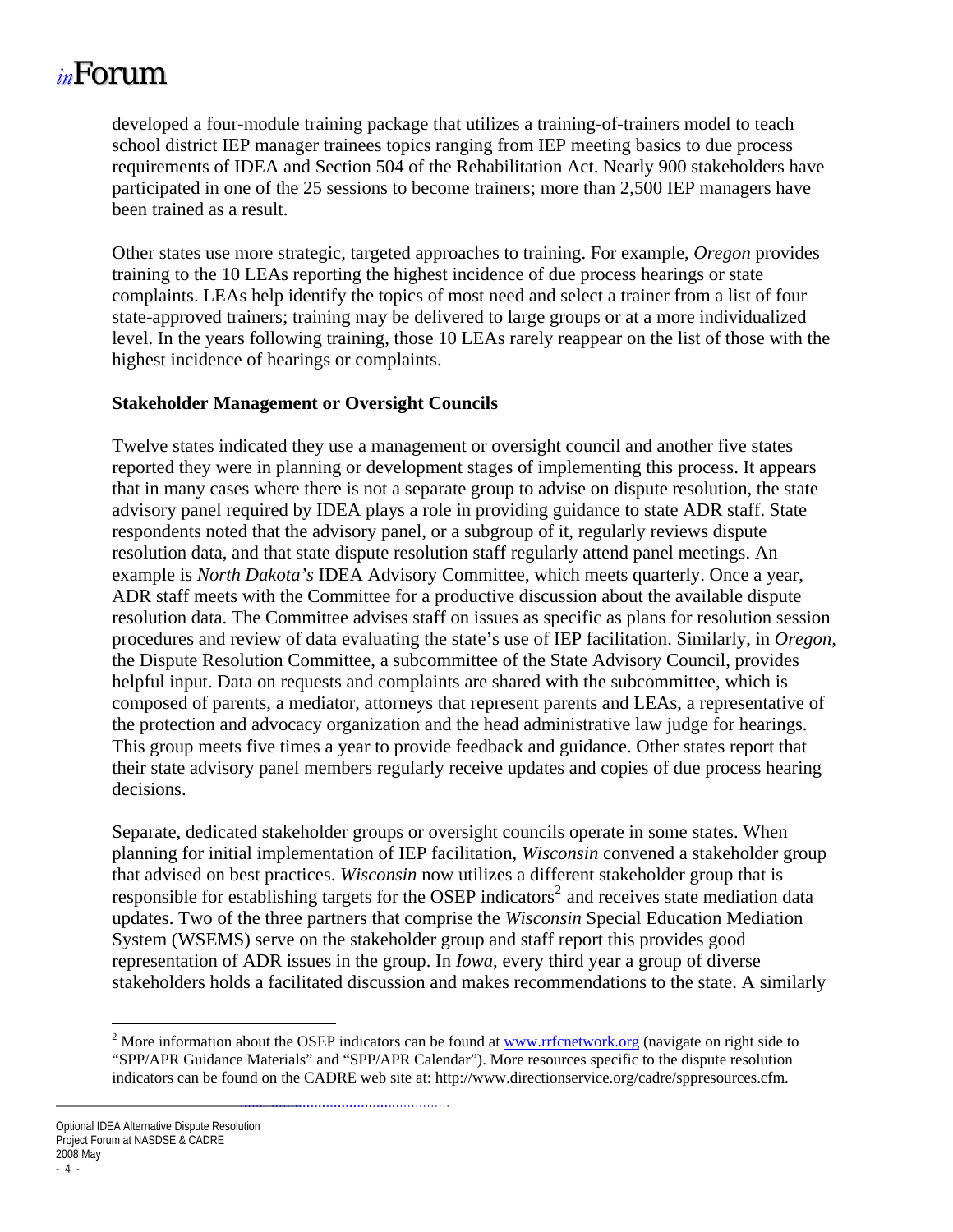<span id="page-8-0"></span>diverse stakeholder group formed initially in 1999-2000 still advises the *Pennsylvania* Office for Dispute Resolution on timely issues. In all cases, interviewed state staff were very positive about the contributions of these groups and reported that they made meaningful recommendations that helped to guide positive change.

#### **Parent-to-Parent Assistance**

Parents serve as valued resources to other parents in many states. Twenty-six states indicated that parent-to-parent assistance is used. This may represent an undercount of the process, however, since narrative responses on the survey indicate that some states with active processes for PTIs to support parents did not consider it a parent-to-parent assistance process while others did. PTIs appear to be the primary source of parent-to-parent assistance in most states. State staff reported referring parents who contact them with basic questions and initial concerns to parent trainers and other representatives from PTIs. Some states directly employ a staff person at the SEA who is a parent of a child with a disability, and serves as an initial contact and "clearinghouse" of information to parents in need of assistance. Several states reported their efforts to support the local or regional hiring of parents as mentors, coordinators or contacts to directly assist parents in need.

In some states, specific efforts focus on the role parents can play in diffusing conflicts. The *Wisconsin* parent-run PTI (Wisconsin FACETS), a partner in the Wisconsin Special Education Mediation System (*WSEMS),* has provided information about available dispute resolution options to more than 3,000 parents and has helped support hundreds of facilitated IEPs and mediations. Much of WSEMS's success is attributed to the three-way partnership between the regional special education administrators' organization, FACETS and technical expertise provided by an independent dispute resolution consultant. Another example is *Virginia*, which supports a state-level parent coordinator responsible for providing technical assistance to localities to establish and maintain parent resource centers and a state ombudsman who acts as a source of information and referral, aids in answering individuals' questions and assists in the resolution of concerns and issues. Some LEAs in *Virginia* also employ parent ombudsmen or coordinators, who are themselves parents of children with disabilities. In *Oregon*, the state supports a grant with the PTI to operate a Partners Project. Parents are trained to serve as partners to other parents during IEP, transition or mediation meetings and help prepare for the meeting, clarify roles, plan an agenda, and identify the issues. At the meetings, partners take notes and act as trained listeners who are familiar with special education rules and regulations. Partners model parent/professional partnerships and collaboration.

#### **Dispute Resolution Case Managers**

Dispute resolution case managers are used in 13 states that responded to the survey. Another two states indicated they are in the planning or development stages of establishing dispute resolution case managers. Narrative data indicate states define case management broadly. In some states, respondents reported staff managing formal and informal complaints, informing parents about how to use dispute resolution processes or otherwise explaining procedures and responding to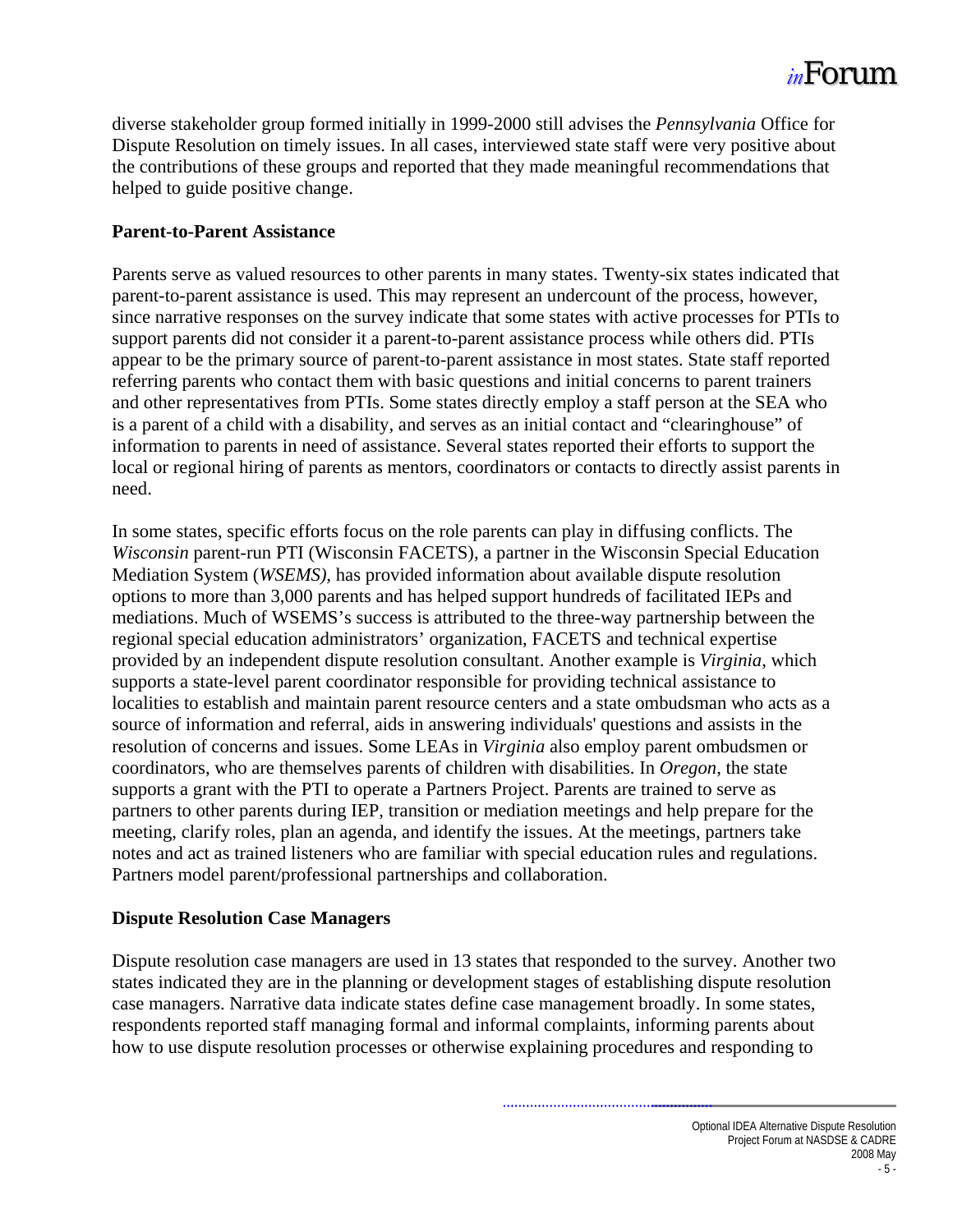<span id="page-9-0"></span>parent queries. Other states reported that case management is handled exclusively by local or regional agencies.

An example is *Iowa*, where each AEA employs at least one resolution facilitator coordinator who works with the parent and school personnel to define the issues of concern, resolve them informally or refer the parties to more formal resolution options as appropriate. The AEA resolution facilitators have the advantage of knowing the local systems and points of contact and can often help refocus and "calm" the situation. *Pennsylvania's* Office for Dispute Resolution employs three case managers who serve as first line contacts when a due process hearing is requested. Case managers serve as the information and document follow-through between parties, attorneys and the hearing officer. The office also employs a mediation case manager through whom all mediation requests go.

#### **Telephone Intermediary**

A majority of states (33) reported offering telephone intermediary services and another state indicated it is in the planning or development stages of establishing such a system. Narrative information provided indicates that states use two main ways of providing intermediary services: SEA staff respond to referred inquiries and the use of toll-free telephone hotlines.

#### *State staff responses*

 State staff members are tasked to provide dispute resolution information to parents who contact them directly or through a PTI referral. Several states noted that specific staff are available daily to address calls or emails and provide responses ranging from basic procedural information to on-the-spot information about conflict resolution options. One state reported that three full-time staff in the special education office were used to provide technical assistance to parents and LEA personnel for the informal resolution of conflict regarding IDEA and 504 issues. Where data is kept, states estimated daily contacts ranging in numbers from 2 to 10, with annual contacts ranging from 50 to more than 1,350. In *North Dakota*, an estimated 80% of contacts were from parents or Protection and Advocacy agencies and 20% from schools.

#### *Telephone hotlines*

 Four states provide a toll-free hotline for parents and school personnel seeking immediate clarification on issues of concern. *Pennsylvania* operates a program called "ConsultLine," designed as a parent and advocate helpline and staffed by four personnel who provide regulatory information and options available to the parent to address their concerns. Copies of regulations and other documents discussed during a call are made available via the mail or Internet. In some cases, staff assist the parents by initiating a complaint resolution process. ConsultLine staff work with parents to draft initial email communication to the local special education director and state compliance advisor to help clarify issues. The role of ConsultLine ends there, but other dispute resolution options are available if the issue is not resolved with that initial contact.

Optional IDEA Alternative Dispute Resolution Project Forum at NASDSE & CADRE 2008 May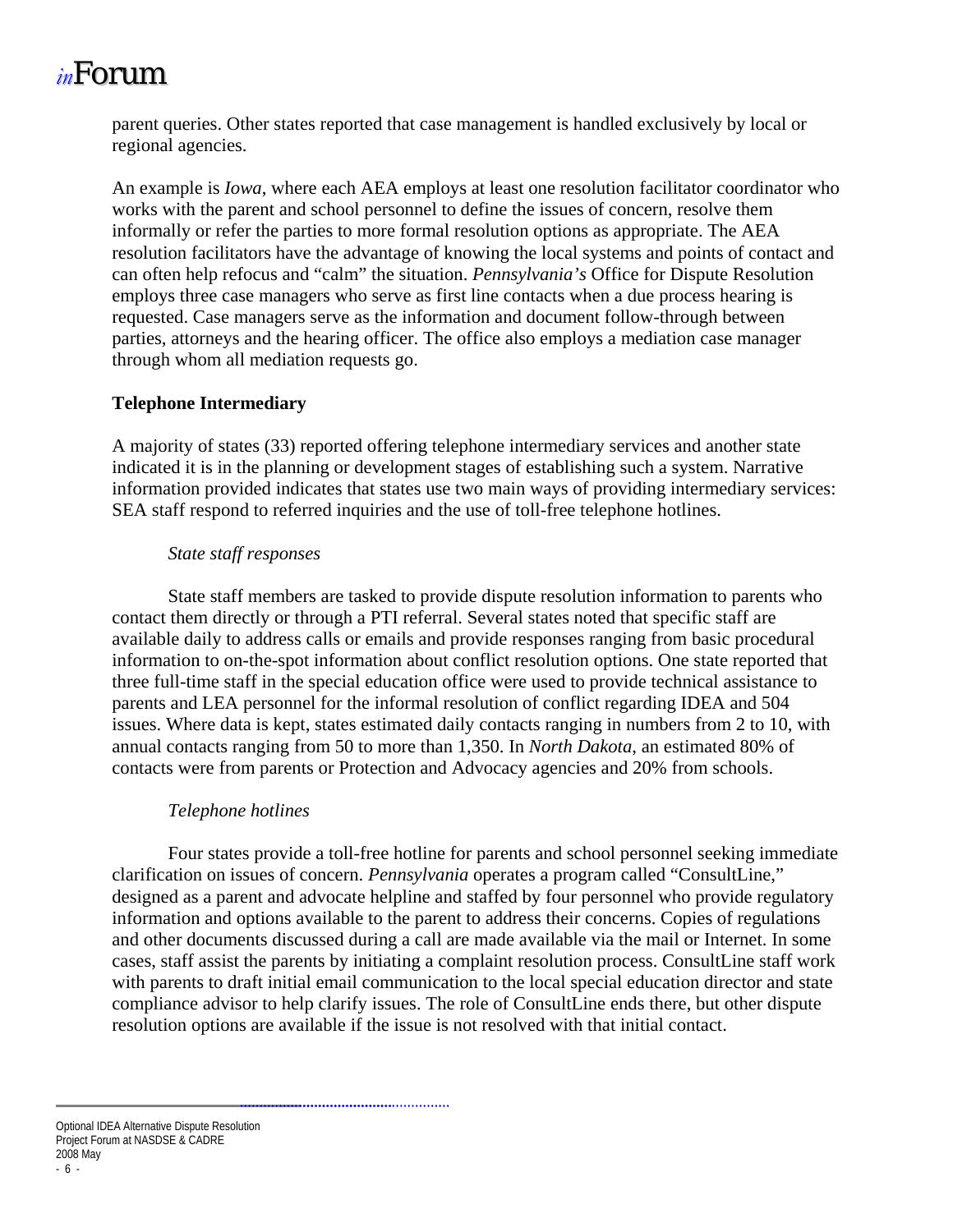

#### <span id="page-10-0"></span>**IEP Facilitation**

IEP facilitation appears to be a growing practice. Twenty-four states reported using it, and another eight states were in the planning or development stages of offering this practice. Six states reported the SEA has piloted the process or supports it in some regions or localities.

#### *State level coordination*

While many unique arrangements exist across states, in the majority of states where IEP facilitation is used, the process is coordinated or managed at the state level. In some cases, states with mature mediation systems use mediators to facilitate IEP meetings. An example is the WSEMS in *Wisconsin,* which initiated a pilot IEP facilitation program in 2004 using active mediators. The SEA now supports IEP facilitation as one of its successful dispute resolution options. In its first two years, WSEMS received 123 requests, 75 of which resulted in IEPs being developed. The most recent year of data reveals a drop in mediations requested and held, which respondents attributed in part to the use of IEP facilitation and a general reorienting of the system towards collaborative efforts to build trust and strengthen communication through involvement of a neutral third party. Another example is *Minnesota* where 42 requests for IEP facilitation were received last year. Mediators trained in IEP facilitation held 34 IEP meetings with a reported 94% agreement rate. Though IEP facilitation is used less frequently than mediation in their states, *Iowa* and *Pennsylvania* reported their AEA resolution facilitators and mediators, respectively, can and do facilitate IEP meetings, usually with satisfactory results.

The SEA in *North Dakota* contracts directly with special education experts from higher education institutions to provide IEP facilitation to LEAs. To maintain an adequate supply of facilitators, *North Dakota* anticipates it will begin to use retired agency personnel. Some states reported contracting with organizations to deliver IEP facilitation services. In one state, the PTI serves this function; in others, another independent contractor performs this role.

#### *Local-level IEP facilitation*

 A second approach is locally administered IEP facilitation training and services. Narrative responses to this survey question indicate that LEAs in at least seven states provide some kind of IEP facilitation. Even in states in which IEP facilitation is managed at the state level, some LEAs operate their own IEP facilitation processes. LEAs may contract with individuals or organizations to deliver training to staff who then serve as facilitators or they may use external professional consultants to provide direct IEP facilitation services on a contractual basis.

States may provide indirect supports to local-level IEP facilitation. Upon request, *Oregon* provides LEAs a resource list of professionals who may be available for IEP facilitations, some of whom are mediators. Another example is *Maryland* where a state grant to Community Mediation Maryland, an independent training and technical assistance center, indirectly supports IEP facilitation. Facilitation is delivered via trained community conflict resolution center volunteers and is currently available in 10% of the state's LEAs.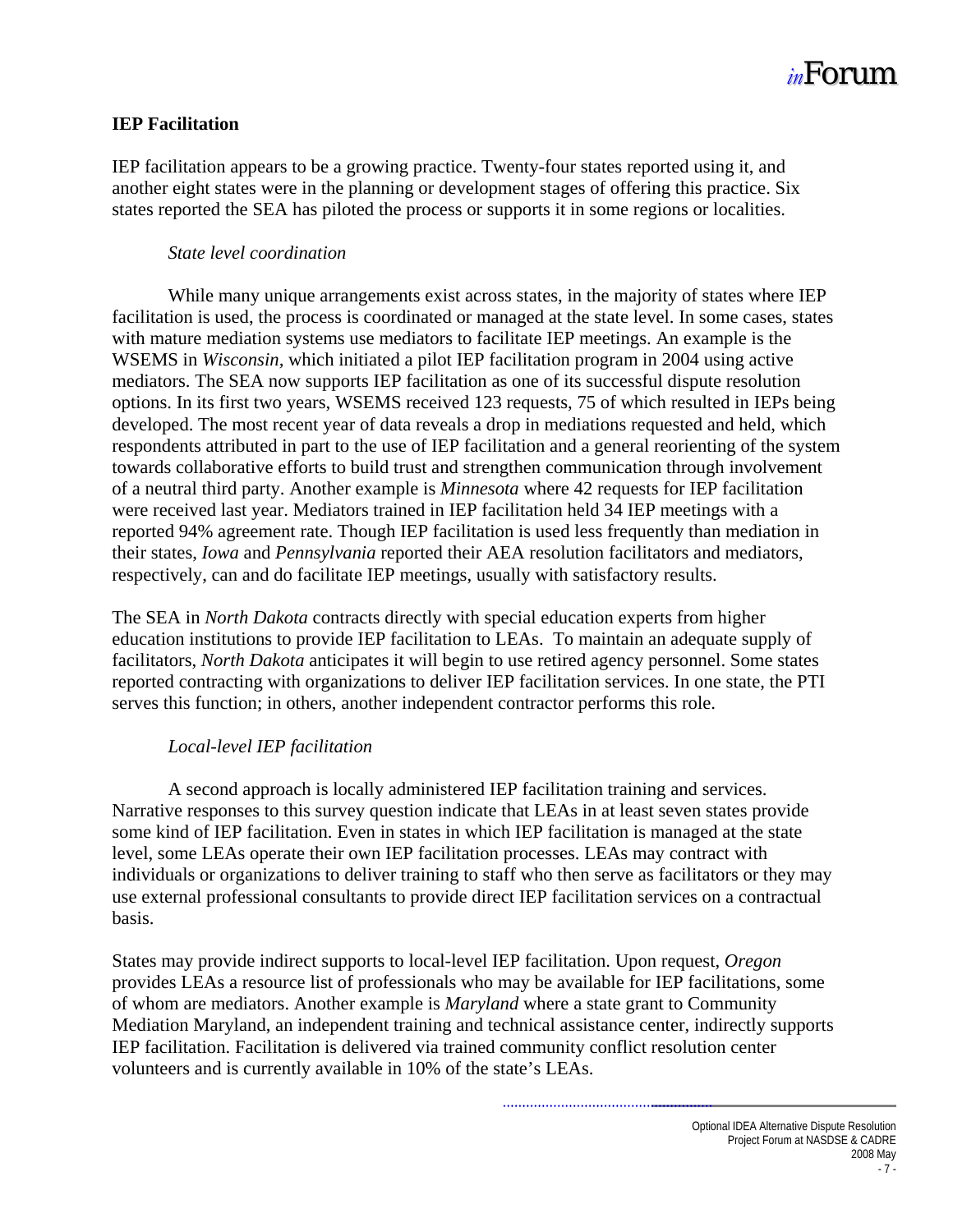#### *Availability of IEP facilitation*

<span id="page-11-0"></span>States vary in terms of timeframes for making IEP facilitation available. Most states in which IEP facilitation is used make the process available upon request, at any stage of the dispute resolution process. Like some other states, *North Dakota* encourages use of IEP facilitation and has clarified in writing that IEP facilitation, like mediation, can be used prior to, in conjunction with, or following the filing of a due process hearing request. In survey responses, three states indicated that a formal, IDEA-required dispute resolution process, such as filing of a hearing request must precede the use of the IEP facilitation. An example is *Oregon,* which provides state supported IEP facilitation as a follow-up to final orders resulting from a state complaint when a district is ordered to meet again on issues related to an IEP or to work out some other issues. The state supported approximately 20 IEP facilitations last year.

#### **Non-IDEA Mediation**

This process was defined as innovative mediation processes that are different from those prescribed by IDEA, such as co-mediation (i.e., use of two mediators rather than one), solution panels (i.e., a team with differing perspectives and expertise who assist parties to reach agreement) or shuttle mediation (i.e., when a mediator, outside a typical mediation meeting, goes back and forth between the parties to work out the details of agreements). Eleven states indicated using such processes; however, the narrative responses indicate wide variation in what respondents considered to fit this category. A couple of states reported that mediation was available for issues raised under other statutes or program areas, such as gifted education or Section 504. *Virginia*, for example, indicated that mediation is used to resolve 504 issues, interagency issues where the SEA is a party and some "school/parent issues where relationships have been frayed extensively." Combined, these applications do not exceed 8 to 10 cases per year.

Several states noted that other non-IDEA mediation options are used at the local level, but state respondents were generally unaware of their specifics. Another state responded to the question in broad terms, indicating that all school personnel are encouraged to exercise good ADR skills when working with other school personnel and parents. Such a school-level focus was helpful in reducing the state's incidence of due process hearing requests by half over the past three years.

Several other states reported use of co-mediation and shuttle mediation models. Though not designed as such, mediations in *Oregon* sometimes become shuttle mediations, when a thirdparty acts as a go-between over some time period. In both *Maine* and *Washington*, shuttle mediation is possible under current SEA-prescribed mediation processes. A few states reported co-mediation is used, though one state uses the term "mentor" in place of "co-mediator."

*Pennsylvania* offers an informal Solutions Panel process for settling disagreements. Solutions Panel parties are encouraged to "engage in thoughtful problem solving in order to reach a mutually beneficial agreement." A panel consists of two trained individuals, a parent and an educator, who help the participants reach agreement. Two intermediate units in the state have

Optional IDEA Alternative Dispute Resolution Project Forum at NASDSE & CADRE 2008 May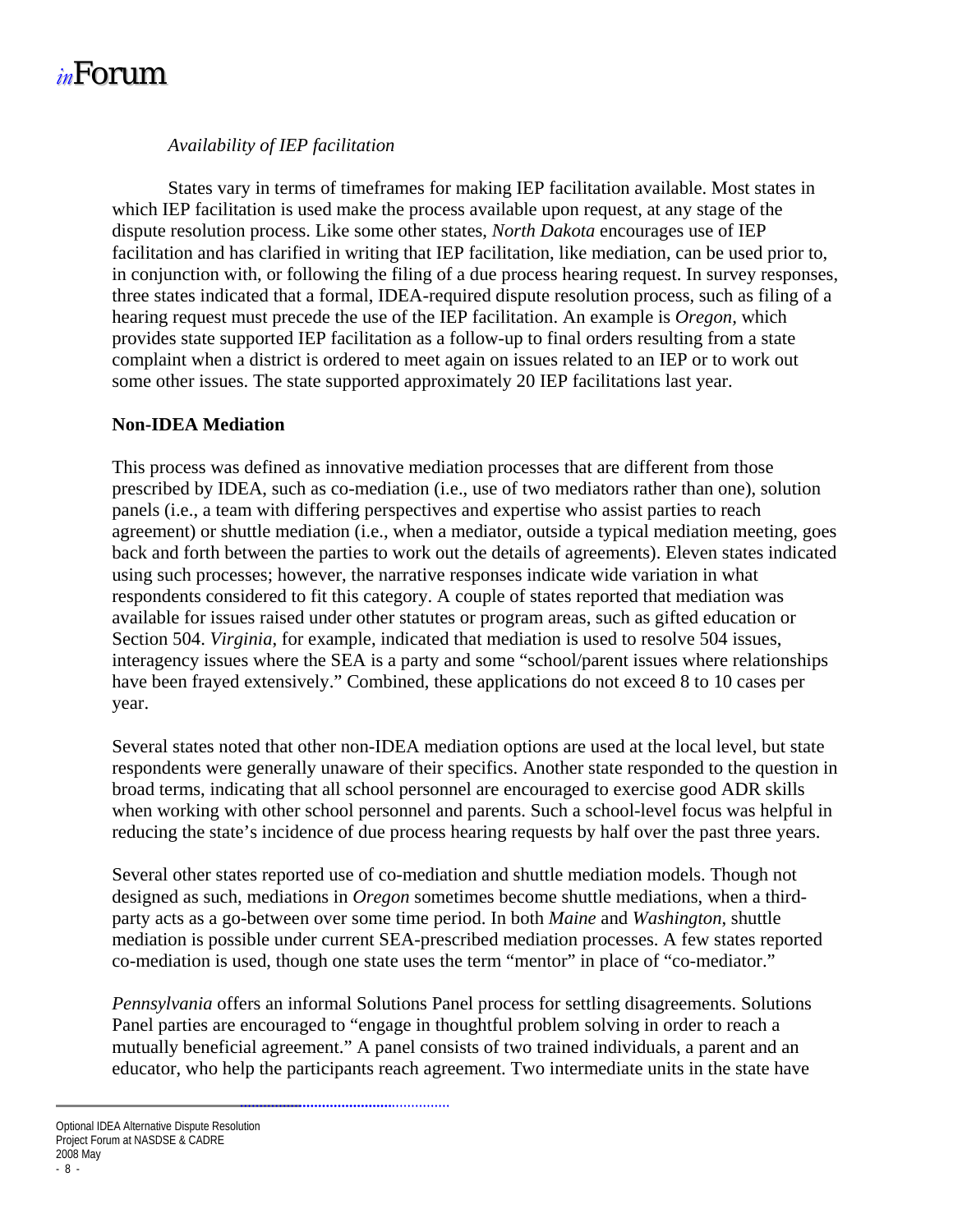

<span id="page-12-0"></span>been trained in use of Solutions Panels, but the buy-in from LEAs already strapped for time and resources has been poor.

#### **Third-Party Opinion or Consultation Processes**

Five states reported that third-party opinion or consultation processes are in use. One additional state indicated it has piloted or supports the process in some regions or localities. Narrative responses from a couple of states indicated that such processes were considered and rejected or that after using them the processes were discontinued.

Where they are available, use of the third-party processes is infrequent. *Oregon*'s Office of Administrative Hearings provides an advisory opinion option for parties to a due process hearing in which each side presents for 45 minutes to a judge who then issues a nonbinding option. The option has been used twice in the past four years and was not utilized this past year. *Connecticut* utilizes an advisory opinion process with more frequency. Both parties must agree to the process, and the meeting must be held within 30 days of the filing of a due process hearing request. A hearing officer different from the one who would be assigned if the case went to a hearing presides over the two hours of testimony and cross examination and then verbally renders a nonbinding opinion. Advisory opinions are used in a small percentage of *Connecticut* cases in which hearings are requested, but when used, have a high rate of resolution between parties. Since July 2000, 73 advisory opinions have been convened; 67 did not go forward to a fully adjudicated decision. The advisory opinion option is particularly attractive to parents who may not be able to afford attorney fees but seek a more formal resolution option. It also provides the moving party the opportunity to be "heard" by an impartial hearing officer. The resulting opinion can provide a foundation upon which a settlement can be built. The advisory opinion process is similar to the *Washington* option of settlement conferences following a due process hearing request in which an administrative law judge trained in mediation hears from both parties and works towards settlement.

#### **Early Complaint Resolution**

A majority of respondents (25) reported use of early complaint resolution processes and another three states reported they are in the planning or development stage of their use. These processes designed to informally resolve a written state complaint vary considerably across states, both in terms of the party responsible and frequency of use.

#### *Party responsible for early complaint resolution*

 Written complaints are received by the SEA; however, early complaint resolution processes operate at both the local and state levels. Some states report they facilitate communications between parents and school district personnel as early as possible following the receipt of the complaint or even following initial contact by a parent that is projected to lead to the filing of a state complaint. Narrative responses to the survey indicate that LEAs attempt to resolve issues once made aware of parents' concerns. States often encourage use of dispute resolution processes such as mediation or IEP facilitation for anticipated or filed state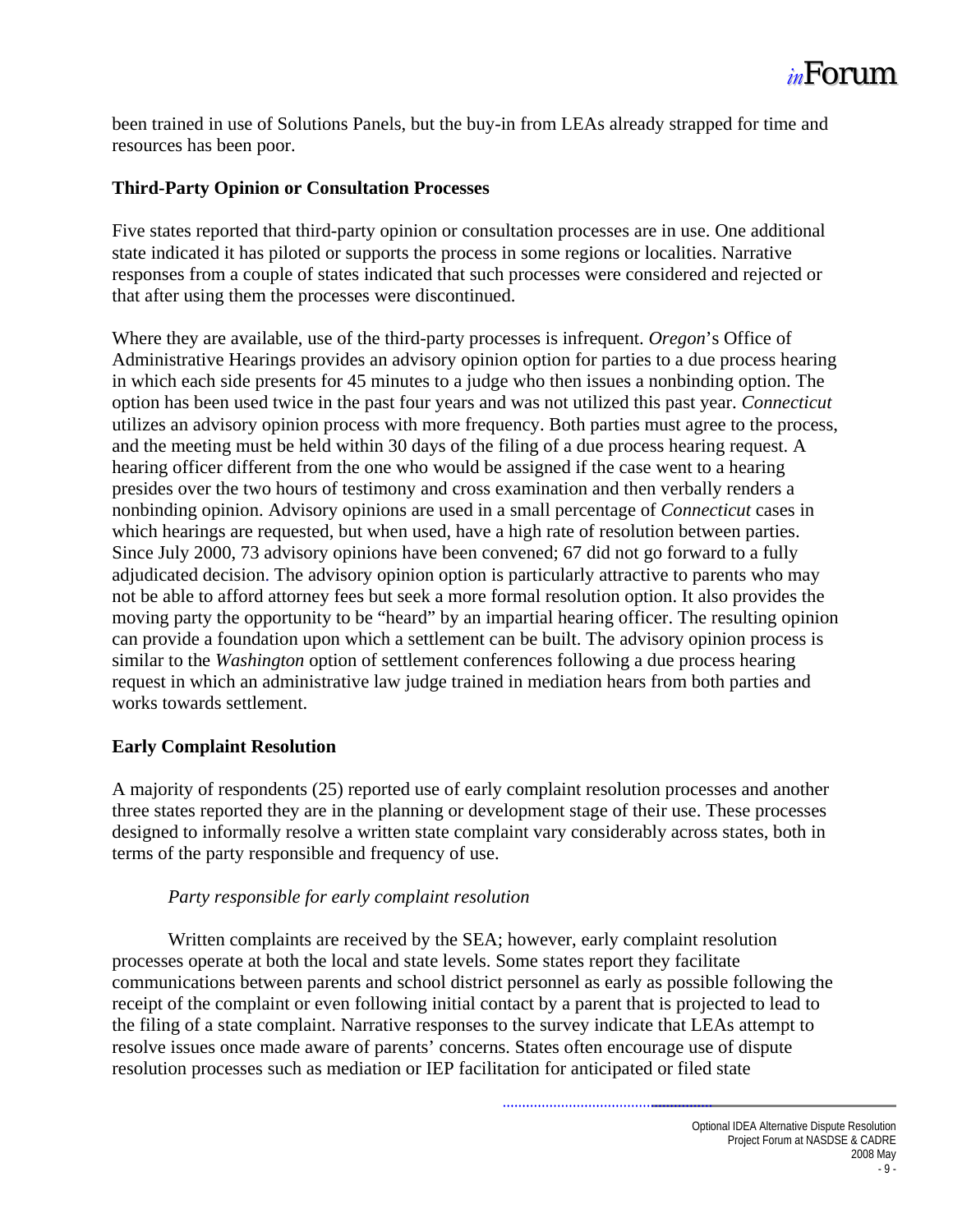<span id="page-13-0"></span>complaints. Often these options are laid out in writing in correspondence from the state to the complainant. State staff may be designated to conduct formal or informal follow-up communications with the complainant following receipt to clarify roles and dispute resolution options and encourage constructive communications between the complainant and school where appropriate. An example is *Oregon,* which implements a 10-day window from receipt of the complaint to initiating the complaint investigation. A state staff member contacts both parties, identifies and clarifies issues and encourages the LEA to address the issues. In some cases, LEA personnel were not aware of the concern prior to contact from the state and work successfully to resolve the issue without state intervention. Similarly, when *Wisconsin* acknowledges a complaint it receives, it requires the LEA to review the complaint prior to investigation.

#### *Frequency of use*

 Some states were able to report the number of cases in which early complaint resolution processes were used, ranging from three to approximately 80 cases. Where reported as a portion of complaints filed, early complaint resolution accounted for 13 of 115 cases in one state and three of 97 in another.

#### **Resolution Meeting Facilitation**

The regulations implementing IDEA 2004 specify that:

[W]ithin 15 days of receiving notice of parent's due process complaint and prior to a due process hearing, the local education agency must convene a meeting with the parent and other relevant members of the IEP team to discuss the complaint, so that the agency has the opportunity to resolve the issue. Both parties may agree to waive this meeting or may agree to mediation [34 CFR 300.510(a)].

Formal facilitation of resolution meetings is an option pursued by some states and localities.

About a third of states (14) reported resolution meeting facilitation is used, another three were in a planning or development stage, and another two had piloted or supported the process in some regions or localities. Responsibility for administration of these meetings varies. Four states reported that LEAs would be responsible for establishing resolution meeting facilitation, if they choose to establish such a system. Other states consider it an SEA responsibility, but the approaches vary. Four states reported that IEP facilitators or other established resolution facilitators can serve as resolution meeting facilitators. Though the *Iowa* SEA will provide a mediator to facilitate if requested, it encourages use of AEA Resolution Facilitators, or alternatively, other trained facilitators provided by the LEA or AEA. *North Dakota* uses IEP facilitators to conduct resolution meeting facilitation. Requirements for resolution meetings differ from IEP meetings, so *North Dakota's* resolution meeting facilitators use somewhat different processes and are trained in skills such as writing a legally binding contract. *Pennsylvania* is in the early phases of a pilot of resolution meeting facilitation in 10 intermediate units. Data will be collected to determine if the facilitation results in improved outcomes for both parties.

Optional IDEA Alternative Dispute Resolution Project Forum at NASDSE & CADRE 2008 May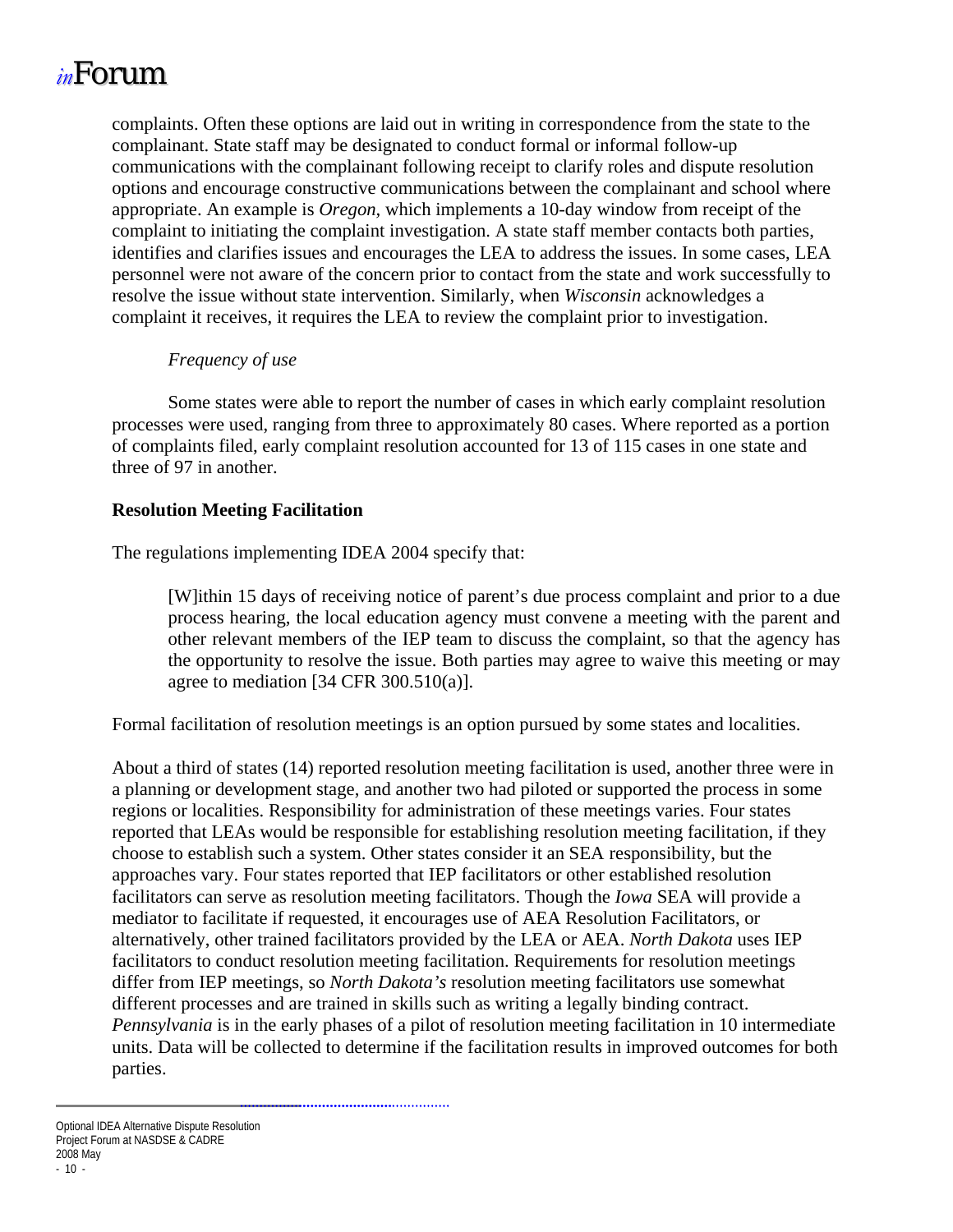

#### **FACTORS THAT IMPACT USE OF ADR PROCESSES**

<span id="page-14-0"></span>Interviewees were asked about factors that both facilitate adoption and effective use of ADR processes and those that challenge their implementation.

#### **Factors that Support ADR**

#### *Perception of neutrality*

 Many state respondents emphasized the importance of the perception of neutrality in ADR processes. Parties are more willing to communicate and negotiate in good faith when the process is perceived to be conducted and managed by neutral third parties. In states where a nonstate entity manages the mediation and other ADR processes, parents and LEAs are reportedly more likely to invest in the opportunity to resolve disputes and delay filing of due process complaints or state complaints.

#### *Use of advisory groups*

 Related to this, the importance of advisory bodies was underscored. The use of the advisory panels, whether general in scope or dedicated to dispute resolution issues, was considered to be extremely helpful in shaping implementation of the ADR processes. The diverse membership and leadership roles represented on the advisory groups contributed to not only to the substance of the feedback, but also to the credibility of the ADR efforts themselves. Group members often help build support for the state procedures within the constituent groups they represent. State personnel also feel the advice received by the group members reflects the diversity of stakeholders' perspectives.

#### *Use of evaluation data*

 Data from users of the ADR processes were particularly useful to state staff in program improvement efforts. Almost all states reported procedures for gathering evaluation data from parties following use of ADR processes, most often on outcomes and satisfaction. These data were actively pursued and carefully examined for trends. Often evaluation and other outcome data were shared with state advisory groups and were critical to the recommendations the groups made to the state agency.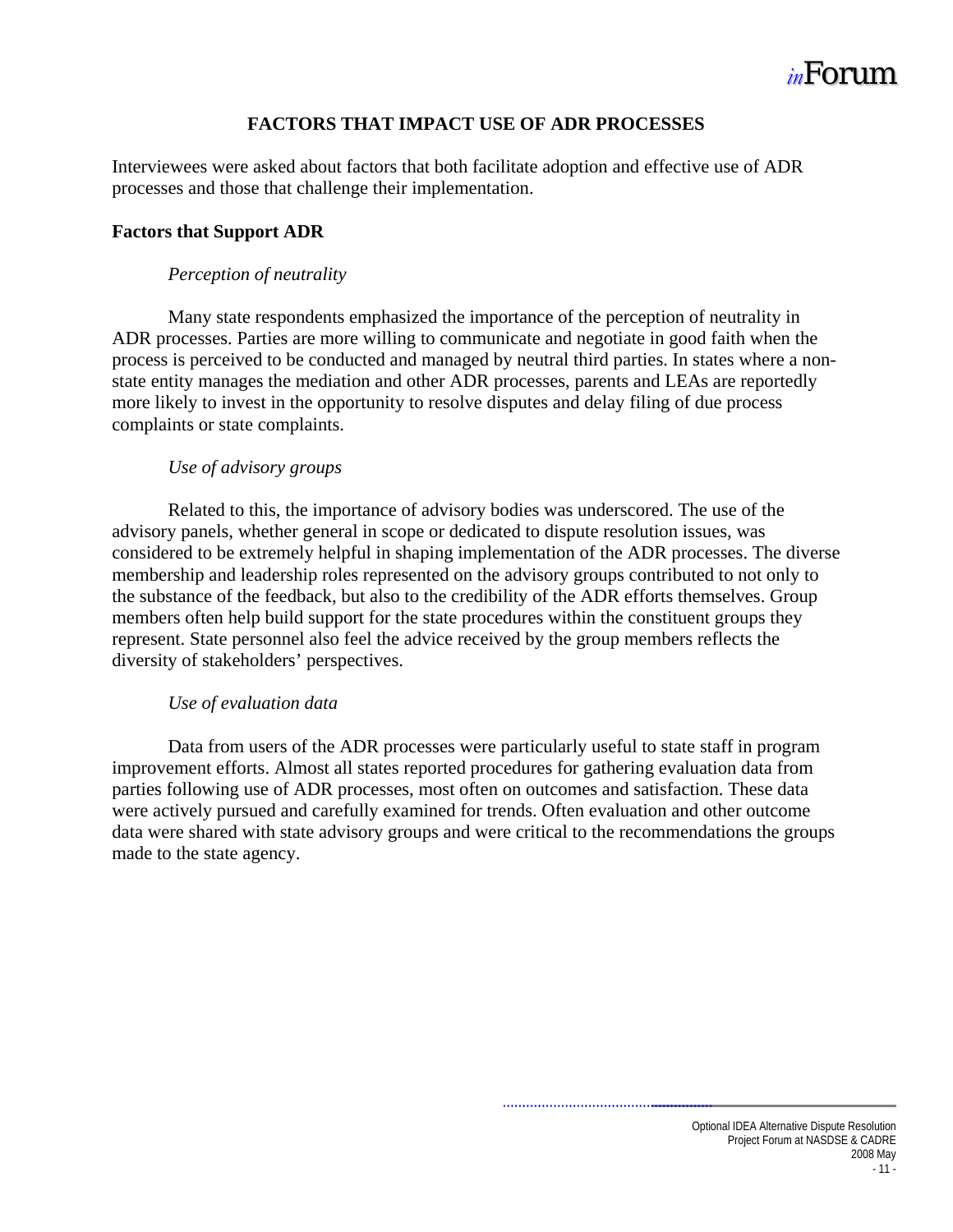#### <span id="page-15-0"></span>**Factors that both Facilitate and Challenge the Implementation of ADR**

#### *Outreach and Public Awareness*

 Outreach and public awareness were noted as both facilitating and challenging implementation of ADR processes. Many state respondents spoke about the importance of information sharing about ADR processes and options through conferences and state and regional organizations. Word of mouth recommendations often facilitated the willingness of parties to try a new ADR process. Wide dissemination of accurate information about the range of benefits of ADR options, however, remains a challenge in many states.

#### *OSEP performance reporting*

 Another factor that was both facilitating and challenging to respondents is the OSEP requirement to report on progress or slippage on the targets set for the dispute resolution indicators in the states' Annual Performance Reports (APRs) relative to their State Performance Plans (SPPs). Briefly, APR/SPP indicators require states to report such indicators as the percent of signed written complaints that were resolved within 60 days, the percent of due process hearing requests that were fully adjudicated within 45 days, the percent of hearing requests that went to resolution sessions and were resolved through resolution session agreements and the percent of mediations held that resulted in mediation agreements.

Many states reported that data on some ADR processes were available because of the OSEP APR/SPP reporting requirements. These reporting requirements also helped validate the work of many state dispute resolution staff. Attention and resources were directed to the areas targeted in the APR/SPPs. Some interviewees, however, expressed concerns about the unintended effects of the indicators in discouraging expansion or meaningful use of ADR processes. One respondent noted that use of the mediation agreements as an indicator was counter to the ultimate purpose of resolving conflicts through one or more processes. Mediation may be one stage in a series of processes used to resolve a specific conflict and judging its success solely on the basis of whether a mediation agreement was immediately reached could under represent the value of the mediation process. Instead, the respondent advocated using other metrics as a means of more completely measuring the contribution of mediation to the resolution of disagreements. Another respondent noted that LEAs were leery about using ADR processes like mediation because of fear that data about the incidence of using the processes would reflect poorly on the LEA. Respondents also indicated that the APR focus on mediation agreements, resolution session agreements, and the timeliness of resolved state complaints and hearing requests may discourage or delay the implementation of other non-IDEA required dispute resolution processes.

#### **Factors that Challenge ADR**

#### *Timing*

 Several respondents noted that issues of timing could impact the use of some ADR processes. This was particularly true for IEP facilitation. Often parties may not realize conflicts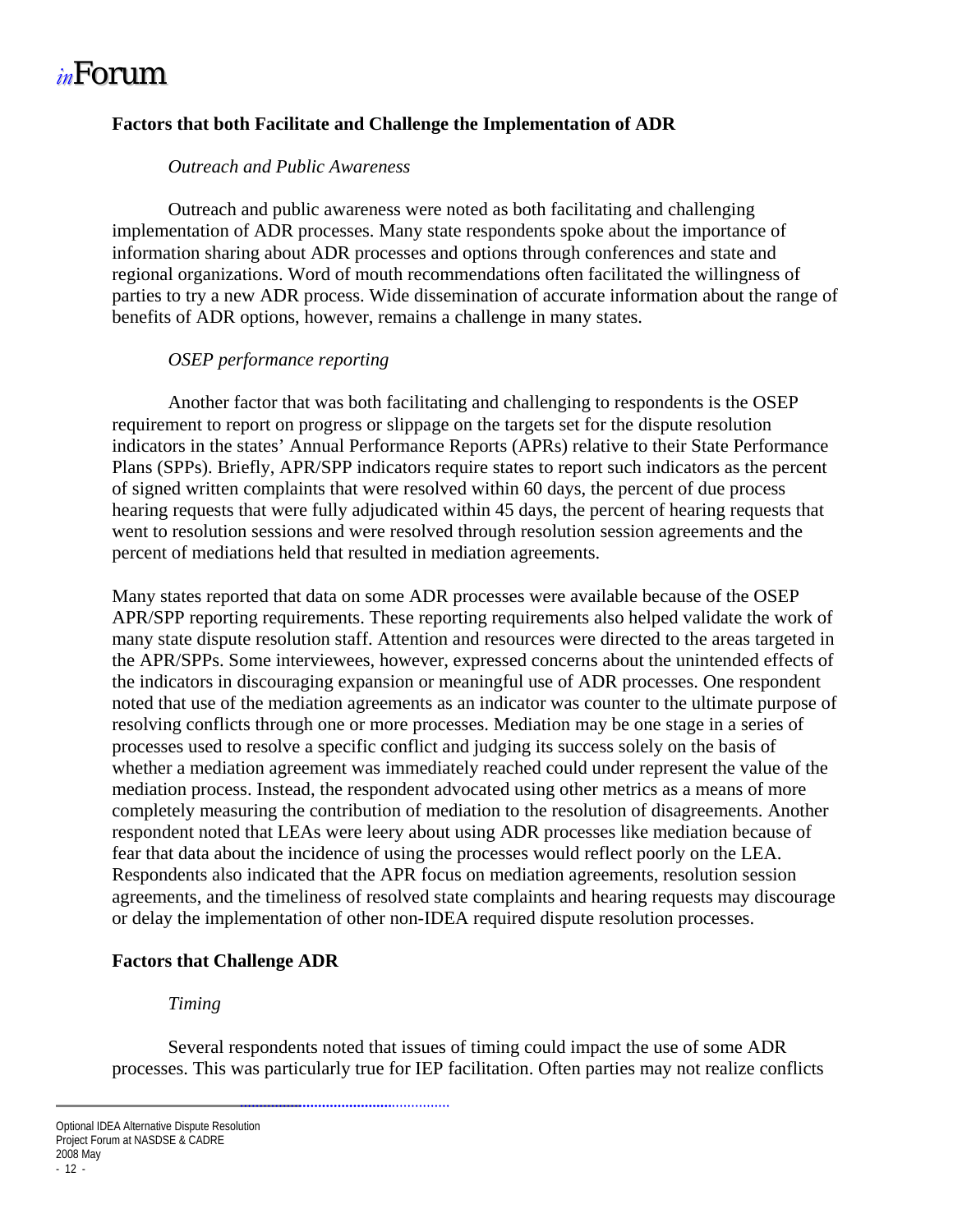<span id="page-16-0"></span>will arise until they are in an IEP meeting without a facilitator. One respondent attributed underutilization of IEP facilitation to the fact that "the school usually does not know the meeting will be contentious until the meeting has begun. Then, it's too late to call the mediation center, that holds the contract to provide mediation, facilitation and conciliation to any school or parent related to a student with a disability." Timing also appears to impact the decision of parties to agree to participate in a resolution meeting. In some cases, the resolution meeting is seen as an extra step that provides fewer protections and more "outs" than mediation. Parties who are seeking a more speedy resolution are likely to waive the resolution meeting in favor of moving to mediation or a due process hearing immediately.

#### *Ownership of IEP processes*

 IEP facilitation raises some unique challenges. Respondents noted that LEAs may feel a sense of ownership over the IEP process. That is, school personnel often have significant experience in administering and participating in IEP meetings and can be critical of external IEP facilitators who are less familiar with procedures. SEA respondents reported that parents often felt more comfortable with IEP facilitation because they perceived the facilitator to be neutral or more supportive of parents' needs. Some school personnel have had difficulty adjusting to these new dynamics.

#### *Communication and trust*

 Probably the greatest challenge noted by respondents was the need to strengthen communication and build trust between parties in conflict. Regardless of the ADR process used, ineffective communication skills can deepen conflict and make the likelihood of resolution even more remote. Several respondents noted that identification of the core issues of conflict can be extremely difficult to discern when parties lack the ability or will to communicate respectfully. Fear of potential retaliation remains a concern of many parents and contributes to an atmosphere of distrust.

#### **CONCLUSIONS**

States appear to be using ADR with promising results. Where used widely, the perception of neutrality in the administration of the processes is a facilitating factor that encourages parties to actively seek resolution. State agencies also rely on the guidance of advisory bodies and make effective use of evaluation data to improve their implementation of the various ADR processes.

Challenges to the use of ADR processes can hinder expansion. Wider dissemination about the availability and relative success of available ADR processes may lead to a greater willingness of parties to try less procedural and adversarial options for resolution of conflicts. More open communication between parents and school and LEA personnel concerning educational issues could also build a foundation for avoiding conflict and would allow ownership of the IEP and other processes to belong equally to all team members.